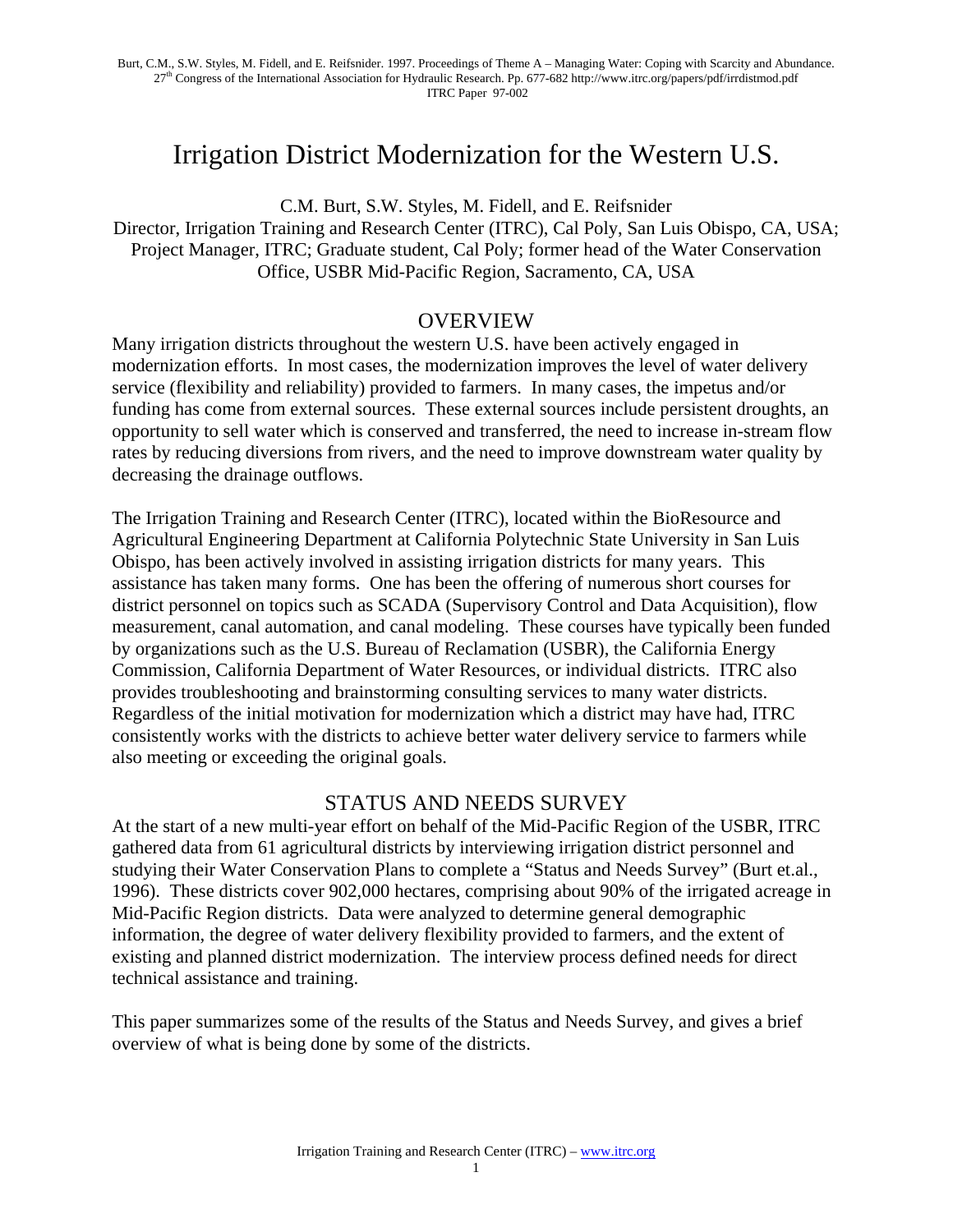# FLEXIBILITY INDICES

Urban homeowners are accustomed to receiving water from the tap "on demand" (i.e., without providing advance notice), with unlimited flexibility in frequency (when), duration (how long), and flow rate. In the Mid-Pacific Region, agricultural water users (i.e., farmers) receive water with a high degree of equity (not measured in this study) and with much more flexibility than most of their counterparts in other areas of the world. Nevertheless, the flexibility of water deliveries in the Mid-Pacific Region does not compare with the "demand" flexibility provided to homeowners.

### Frequency Flexibility

835,500 hectares have policies which allow farmers to receive water on an unlimited frequency schedule (Table 1), as long as they order water in advance. For farmers who have an unlimited frequency schedule, the mean advance notice time was 26 hours, and the mean number of times a farmer cannot get water on his requested day is once per season.

63,800 ha (7% of the total area) use a form of rotation schedule. Of these, 56,100 ha use a fixed rotation with trading turns between farmers, and 7700 ha use a modified rotation schedule. None of the districts surveyed use a strict fixed rotation (no trading turns) or a fixed rotation during peak water use periods.

|                            | <b>Total</b>    | $\frac{0}{0}$ | Number of        |
|----------------------------|-----------------|---------------|------------------|
| <b>Type of Schedule</b>    | <b>Hectares</b> | <b>Total</b>  | <b>Districts</b> |
| <b>Fixed Rotation</b>      | 56,100          |               |                  |
| (with trading turns)       |                 |               |                  |
| <b>Modified Rotation</b>   | 7,700           |               | 1**              |
| <b>Unlimited Frequency</b> | 835,510         |               | bС               |

#### **Table 1**. Analysis of Districts with Various Frequency Policies\* (n=61)

\* "Frequency" pertains to a farmer choosing the day he receives water.

\*\* One district had unlimited frequency on most of the district area, but had a modified rotation on other areas.

## Flow Rate Flexibility

Only one district responded that farmers could not receive different flow rates for each irrigation - although this district allows farmers to receive several different flow rates throughout the season. The remaining districts have policies allowing farmers to receive different flow rates at each irrigation.

Similarly, 56 districts have no restrictions on changing a flow rate *during* an irrigation event; the average advance notice before changing flow rates during an irrigation is 13 hours. Three districts do not allow any flow rate changes during an irrigation. Seventeen districts have a policy of 0 advance notice required before a flow rate change. Overall, farmers receive a high degree of flow rate flexibility.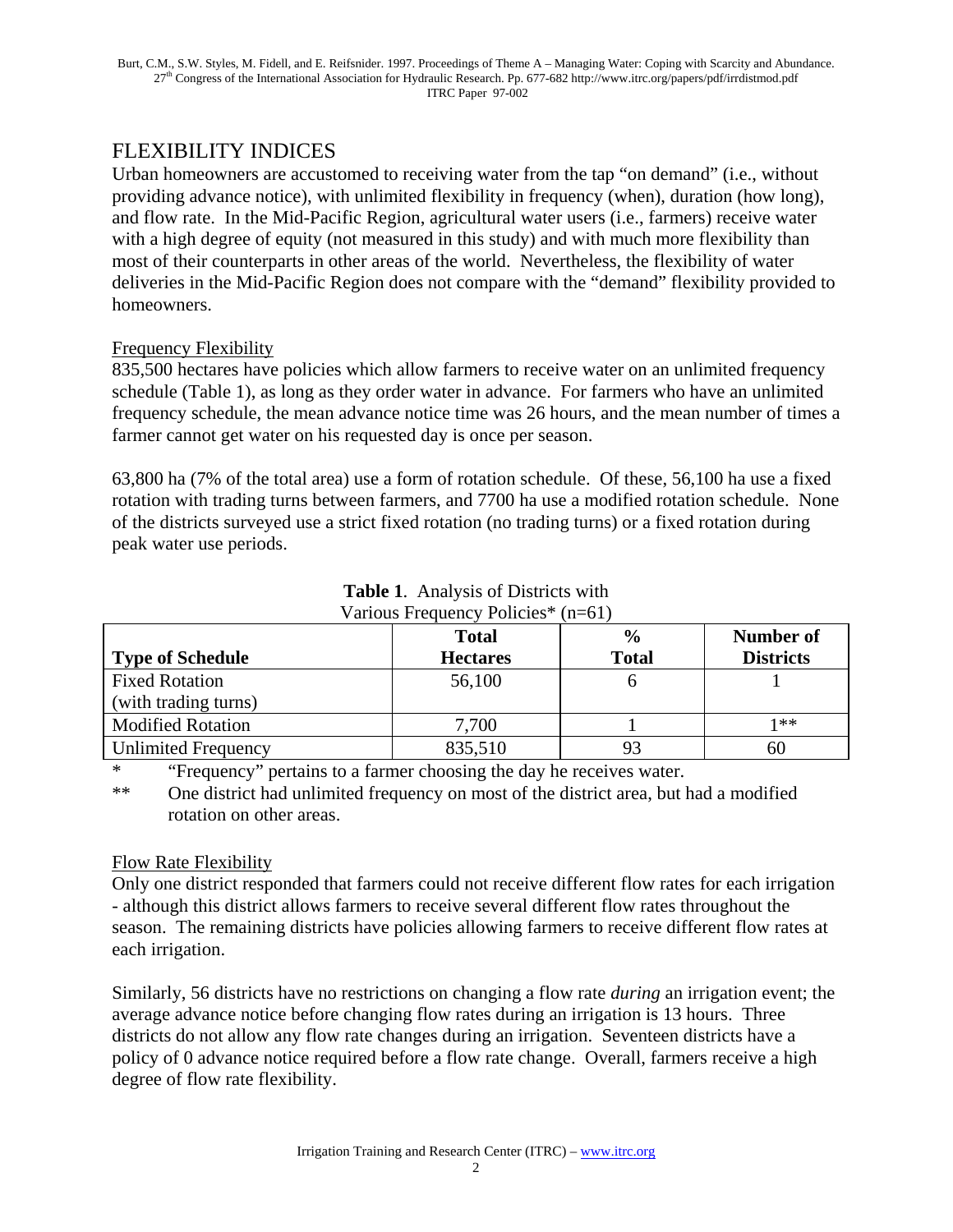#### Burt, C.M., S.W. Styles, M. Fidell, and E. Reifsnider. 1997. Proceedings of Theme A – Managing Water: Coping with Scarcity and Abundance. 27th Congress of the International Association for Hydraulic Research. Pp. 677-682 http://www.itrc.org/papers/pdf/irrdistmod.pdf ITRC Paper 97-002

#### Duration Flexibility

Thirty-four districts have policies allowing farmers to receive water for any duration. The remaining districts allow delivery durations of 12 hours, 24 hours, or other fixed increments. The advance notice required before farmers can shut off water ranged from 0 to 24 hours, and averaged 6 hours; seven districts do not require advance notice to shut off.

Duration flexibility is important for all forms of on-farm irrigation, but it is very difficult for irrigation districts to allow farmers to shut water off unannounced or at odd times - canals and pipelines with conventional control hardware can overflow if this happens. Farmers would like more duration flexibility to reduce over-irrigation, and avoid unnecessarily high bills and deep percolation of water and nutrients. Drip and microirrigation systems are easily automated to provide the correct amount of water to replace evapotranspiration (ET) plus losses due to evaporation and non-uniformity, so they are ideally suited for management with unlimited duration flexibility. Since soil infiltration rates change through the season with surface irrigation, farmers rarely know exactly when they will complete an irrigation. Since an irrigation could be finished at any hour of the day or night, farmers can prevent over-irrigation if they can shut off their water with no advance notice.

Farmers want a high degree of flexibility in irrigation delivery duration; ideally farmers operation their own turnouts. If the district requires that a district employee operate the turnouts, the farmer's ability to automate an on-farm irrigation system disappears. Farm employees must wait until the ditchrider arrives to begin irrigation.

Most irrigation districts have areas of their distribution system with limited capacity. When farmers request water orders, district personnel must check the pipeline/canal capacity to ensure there is enough capacity to supply that order without adversely affecting other users.

#### Flexibility Index (District Level)

The above mentioned aspects of district delivery policies regarding frequency, flow rate and duration were indexed to quantify the "extent" of flexibility within each district. Each parameter (frequency, flow rate and duration) has a rating from 0-5, with 5 as the most flexible score. The sum of these individual indices gives the "Flexibility Index". A flexibility index of 15 is the highest score possible.

The Flexibility Index defined in Table 2 was developed as a performance index that can be used in future studies. The average indices for frequency, flow rate, and duration were 3.3, 4.3, and 4.0. The average total flexibility index (i.e., the sum of the frequency, flow rate, and duration indices) was 11.6 out of a possible 15. Overall, the flexibility indices were high - all districts had flexibility ratings greater than 10. The overwhelming majority of districts (54) had flexibility ratings less than 13; one district received a perfect score of "15".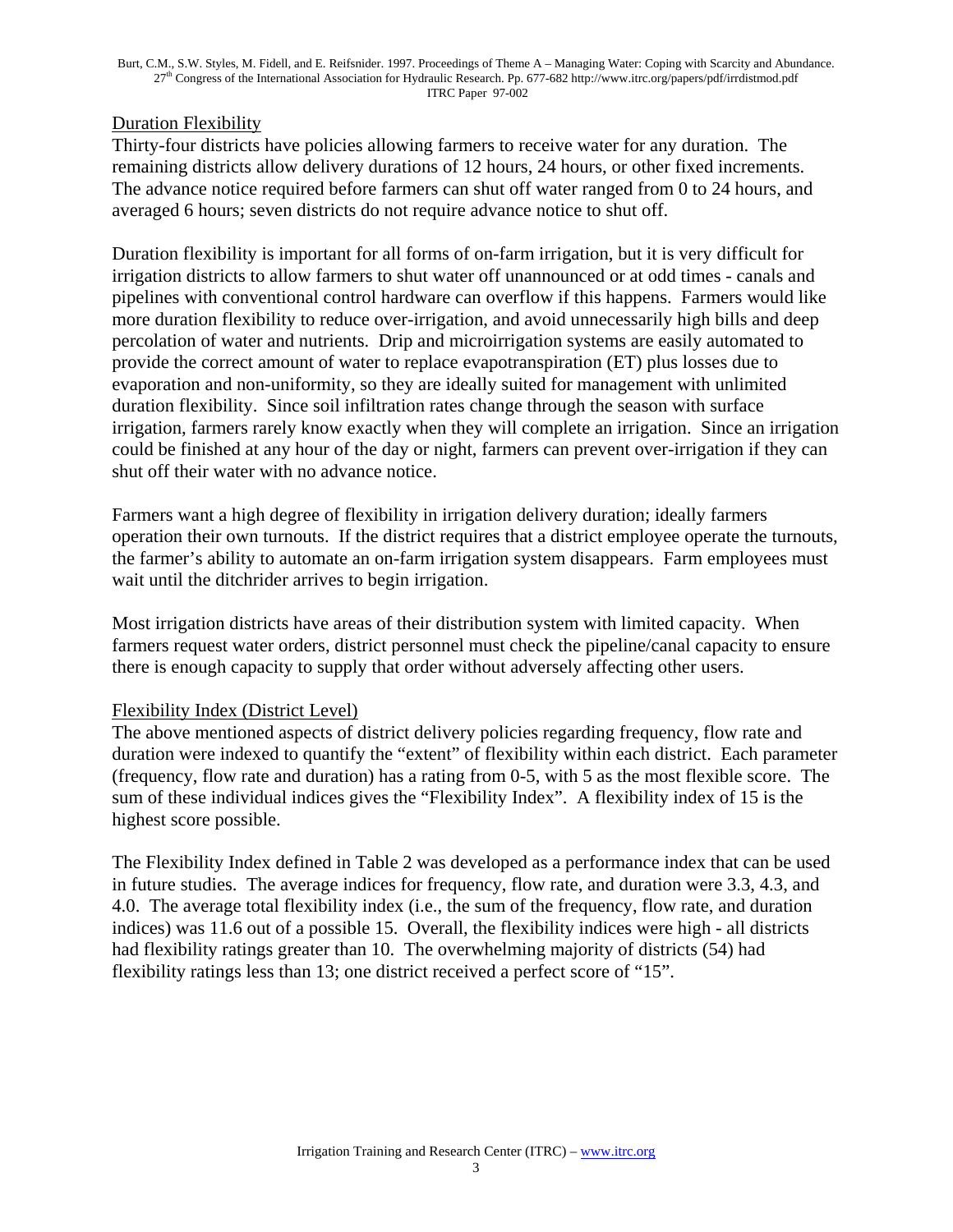| <b>Points</b>    | <b>Condition</b>                                                                        |  |  |
|------------------|-----------------------------------------------------------------------------------------|--|--|
| <b>FREQUENCY</b> |                                                                                         |  |  |
| $\mathbf{1}$     | Always a fixed rotation                                                                 |  |  |
| $\overline{2}$   | Fixed rotation with trading, or limited frequency, or fixed rotation during peak season |  |  |
|                  | only                                                                                    |  |  |
| 3                | 24 hours or more advance notice required before delivery is made                        |  |  |
| $\overline{4}$   | Less than 24 hours advance notice required before delivery                              |  |  |
| 5                | Farmer does not need to notify district before delivery                                 |  |  |
|                  | <b>FLOW RATE</b>                                                                        |  |  |
| 1                | Same flow rate must always be delivered                                                 |  |  |
| $\overline{2}$   | Several flow rates are allowed during the season                                        |  |  |
| 3                | A different flow rate is available each irrigation, with up to 2 changes per irrigation |  |  |
|                  | allowed                                                                                 |  |  |
| $\overline{4}$   | Flow rate can be changed any time, provided advance notice is given to the district     |  |  |
| 5                | Flow rates can be different and changed by the farmer without giving advance notice     |  |  |
|                  | to the district                                                                         |  |  |
|                  | <b>DURATION</b>                                                                         |  |  |
| 1                | District assigns a fixed duration of irrigation                                         |  |  |
| $\overline{2}$   | District assigns a fixed duration, but allows some flexibility                          |  |  |
| 3                | Farmers must select a duration with a 24 hour increment                                 |  |  |
| $\overline{4}$   | Farmers can choose any duration, but must give notice before changing                   |  |  |
| 5                | Farmers can have any duration, with no advance notice required before changing          |  |  |

#### **Table 2**. Definitions of the Flexibility Index

# ON-FARM IRRIGATION METHODS

Recognizing the types and acreage using different irrigation methods helps in understanding the degrees of supply flexibility required by farmers. Farmers vary in their need for technical and educational support depending on their irrigation method; drip systems require frequent, flexible water deliveries. Over half the total acreage represented by the Survey used surface irrigation methods (i.e., furrow, border strip, or basin). Sprinkler and drip irrigation represented 19% and 13% of the total acreage, and is expected to increase. The remaining acreage irrigate rice or used combination irrigation methods (i.e., hand-move sprinkler and drip on row-crops) (Table 3).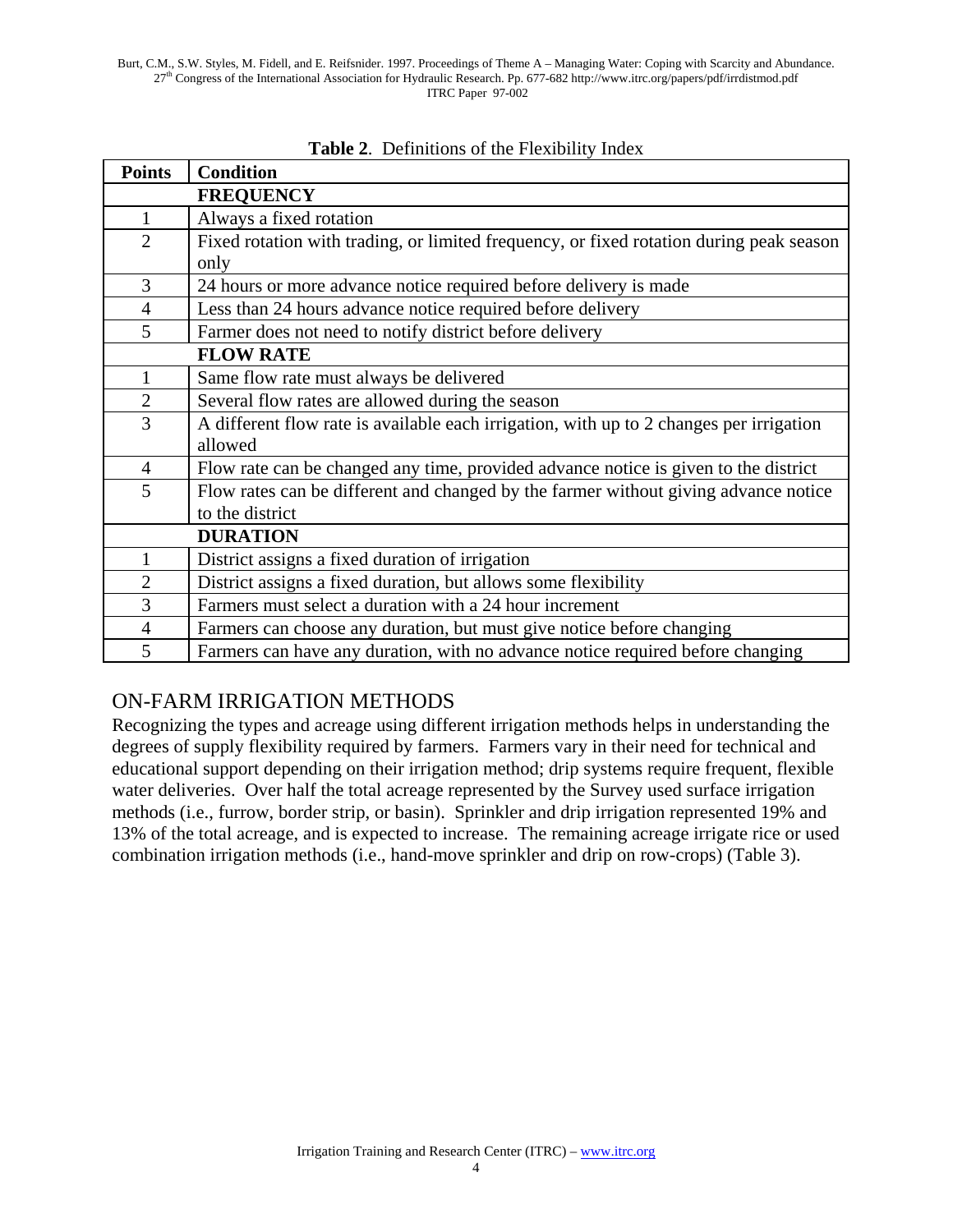| <b>Irrigation Method</b>                | <b>Hectares</b> | <b>Percent of Total</b> |
|-----------------------------------------|-----------------|-------------------------|
| Furrow                                  | 325,700         | 38                      |
| Border Strip or Basin                   | 130,300         | 15                      |
| Hand Move or Side Roll Sprinklers       | 89,900          | 11                      |
| <b>Center Pivot or Linear Move</b>      | 1,200           | $<$ 1                   |
| Permanent Sprinklers (trees or vines)   | 24,000          | 3                       |
| Rice                                    | 49,200          | 6                       |
| Drip on Row Crops                       | 7,500           |                         |
| Microspray or Drip (trees and vines)    | 98,600          | 12                      |
| Solid Set Sprinklers on Row/Field Crops | 34,800          | 4                       |
| Combination                             | 82,900          | 10                      |
| <b>TOTAL</b>                            | 844,100         | <b>100</b>              |

#### **Table 3**. On-farm Irrigation Methods Used Within District Service Areas (n=61)

# WATER PRICING

The majority of interviewed districts (45 districts representing 666,100 ha) charge for water on a volumetric basis. The mean price is \$398/ha-m (\$47.80/AF). Twelve districts representing 225,100 ha use a fixed pricing structure; seven districts charge different prices depending on the crop type.

### DELIVERED WATER

The water supply allotted to the districts is highly variable, by both district and year. Districts that experience wide fluctuations in water supply almost always see ground-water recharge as a major concern, and their policies may emphasize recharge during wet years rather than flexible deliveries during average or dry years. On average, districts had .76 m gross water available for deliveries during the last ten years, including both surface and groundwater supplies.

### ITRC/USBR ASSISTANCE

The Status and Needs Assessment determined what types of structures, communication systems, flow measurement devices, conveyance facilities, etc. were in use at the present, and what the districts plan to invest in for future improvements. As a result of those findings, ITRC and USBR embarked on an aggressive program of technical assistance to districts. This program is offered to districts on a cost sharing basis, and only upon the request of the districts.

Key components of this assistance include:

- Rapid appraisals of the district modernization needs. A 1-2 day survey is conducted with district personnel, and recommendations are then given.
- Improvement of flow measurement and flow control techniques. This includes assistance with the selection and design of structures, as well as training.
- Development of RFQs (Request for Qualifications) and RFPs (Request for Proposals) for SCADA systems. These documents provide detail of the required hardware and software for the district. The development of these documents is an important learning